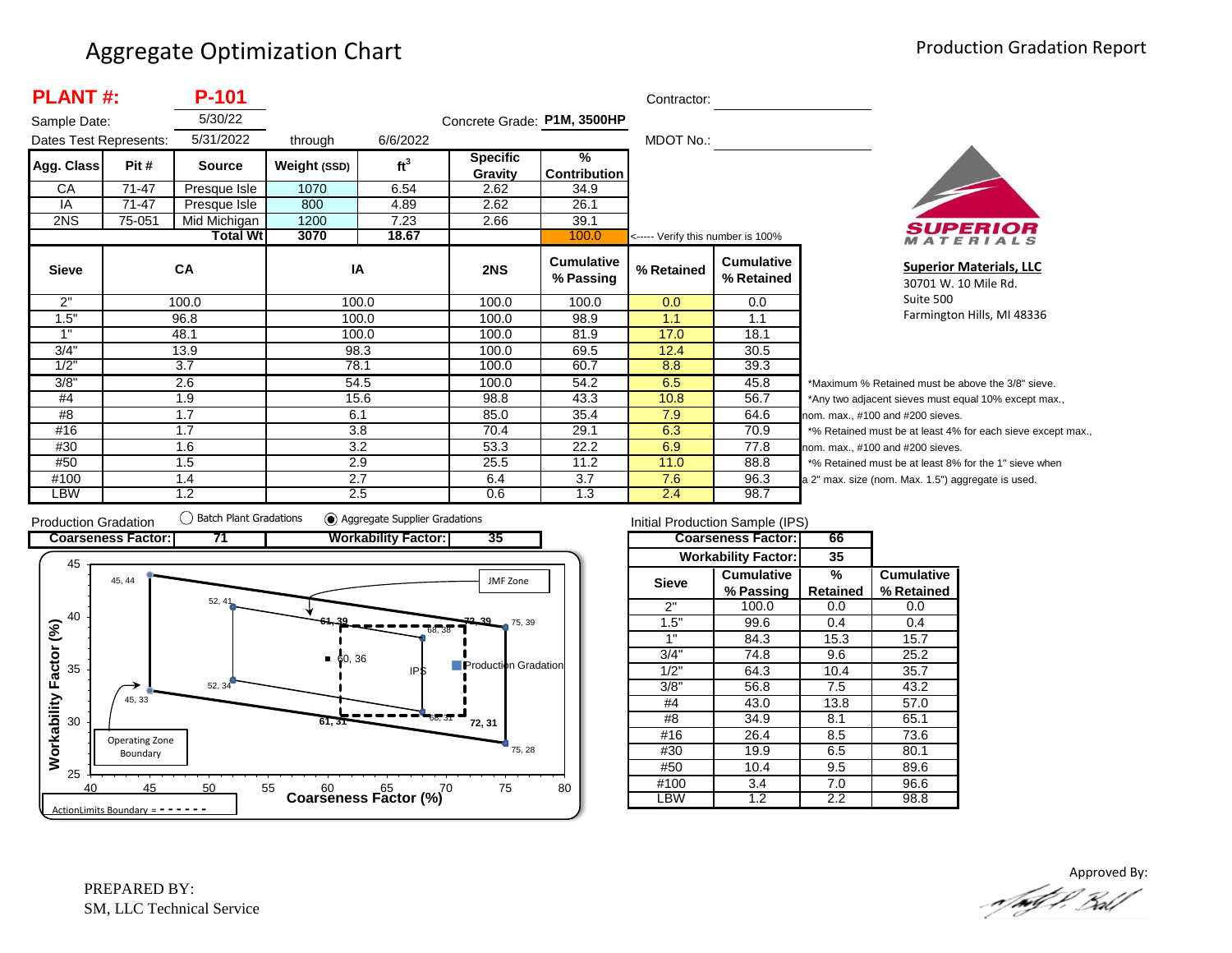| <b>PLANT#:</b>         |        | P-102           |              |                 |                             |                                      | Contractor:                       |                                 |              |
|------------------------|--------|-----------------|--------------|-----------------|-----------------------------|--------------------------------------|-----------------------------------|---------------------------------|--------------|
| Sample Date:           |        | 5/30/22         |              |                 | Concrete Grade: P1M, 3500HP |                                      |                                   |                                 |              |
| Dates Test Represents: |        | 5/31/2022       | through      | 6/6/2022        |                             |                                      | MDOT No.:                         |                                 |              |
| Agg. Class             | Pit #  | <b>Source</b>   | Weight (SSD) | ft <sup>3</sup> | <b>Specific</b><br>Gravity  | $\frac{9}{6}$<br><b>Contribution</b> |                                   |                                 |              |
| CA                     | 58-003 | Stoneco         | 1370         | 8.16            | 2.69                        | 43.9                                 |                                   |                                 |              |
| IA                     | 58-003 | Stoneco         | 550          | 3.28            | 2.69                        | 17.6                                 |                                   |                                 |              |
| 2NS                    | 81-019 | Pleasant Lake   | 1200         | 7.26            | 2.65                        | 38.5                                 |                                   |                                 |              |
|                        |        | <b>Total Wt</b> | 3120         | 18.70           |                             | 100.0                                | <----- Verify this number is 100% |                                 |              |
| <b>Sieve</b>           |        | <b>CA</b>       | ΙA           |                 | 2NS                         | <b>Cumulative</b><br>% Passing       | % Retained                        | <b>Cumulative</b><br>% Retained |              |
| 2"                     |        | 100.0           |              | 100.0           | 100.0                       | 100.0                                | 0.0                               | 0.0                             |              |
| 1.5"                   |        | 100.0           |              | 100.0           | 100.0                       | 100.0                                | 0.0                               | 0.0                             |              |
| 1"                     |        | 66.5            |              | 100.0           | 100.0                       | 85.3                                 | 14.7                              | 14.7                            |              |
| 3/4"                   |        | 34.5            |              | 100.0           | 100.0                       | 71.2                                 | 14.1                              | 28.8                            |              |
| 1/2"                   |        | 10.9            | 94.4         |                 | 100.0                       | 59.9                                 | 11.4                              | 40.1                            |              |
| 3/8"                   |        | 6.6             | 81.8         |                 | 100.0                       | 55.8                                 | 4.1                               | 44.2                            |              |
| #4                     |        | 2.5             | 26.8         |                 | 97.1                        | 43.2                                 | 12.6                              | 56.8                            |              |
| #8                     |        | 1.9             |              | 6.5             | 80.5                        | 32.9                                 | 10.2                              | 67.1                            | <sub>n</sub> |
| #16                    |        | 1.8             |              | 2.4             | 63.5                        | 25.6                                 | 7.3                               | 74.4                            |              |
| #30                    |        | 1.5             |              | 1.5             | 46.3                        | 18.7                                 | 6.9                               | 81.3                            | n            |
| #50                    |        | 1.3             |              | 1.3             | 23.4                        | 9.8                                  | 8.9                               | 90.2                            |              |
| #100                   |        | 1.3             |              | 1.2             | 8.0                         | 3.9                                  | 5.9                               | 96.1                            | la           |
| LBW                    |        | 1.1             |              | 1.0             | 1.7                         | 1.3                                  | 2.5                               | 98.7                            |              |



**Superior Materials, LLC** 30701 W. 10 Mile Rd. Suite 500 Farmington Hills, MI 48336

\*Maximum % Retained must be above the 3/8" sieve. \*Any two adjacent sieves must equal 10% except max., om. max., #100 and #200 sieves. \*% Retained must be at least 4% for each sieve except max.,  $om.$  max.,  $#100$  and  $#200$  sieves. % Retained must be at least 8% for the 1" sieve when 2" max. size (nom. Max. 1.5") aggregate is used.



| Intial Production Sample (IPS) |                            |          |                   |  |  |  |  |  |
|--------------------------------|----------------------------|----------|-------------------|--|--|--|--|--|
|                                | <b>Coarseness Factor:</b>  | 67       |                   |  |  |  |  |  |
|                                | <b>Workability Factor:</b> | 35       |                   |  |  |  |  |  |
| <b>Sieve</b>                   | <b>Cumulative</b>          | %        | <b>Cumulative</b> |  |  |  |  |  |
|                                | % Passing                  | Retained | % Retained        |  |  |  |  |  |
| 2"                             | 100.0                      | 0.0      | 0.0               |  |  |  |  |  |
| 1.5"                           | 100.0                      | 0.0      | 0.0               |  |  |  |  |  |
| 1"                             | 85.5                       | 14.5     | 14.5              |  |  |  |  |  |
| 3/4"                           | 73.4                       | 12.1     | 26.6              |  |  |  |  |  |
| 1/2"                           | 61.0                       | 12.4     | 39.0              |  |  |  |  |  |
| $3/8$ <sup>"</sup>             | 56.2                       | 4.8      | 43.8              |  |  |  |  |  |
| #4                             | 43.1                       | 13.1     | 56.9              |  |  |  |  |  |
| #8                             | 34.9                       | 8.2      | 65.1              |  |  |  |  |  |
| #16                            | 29.4                       | 5.5      | 70.6              |  |  |  |  |  |
| #30                            | 21.6                       | 7.8      | 78.4              |  |  |  |  |  |
| #50                            | 8.1                        | 13.4     | 91.9              |  |  |  |  |  |
| #100                           | 2.2                        | 5.9      | 97.8              |  |  |  |  |  |
| .BW                            | 1.4                        | 0.8      | 98.6              |  |  |  |  |  |

Approved By:<br>Approved By: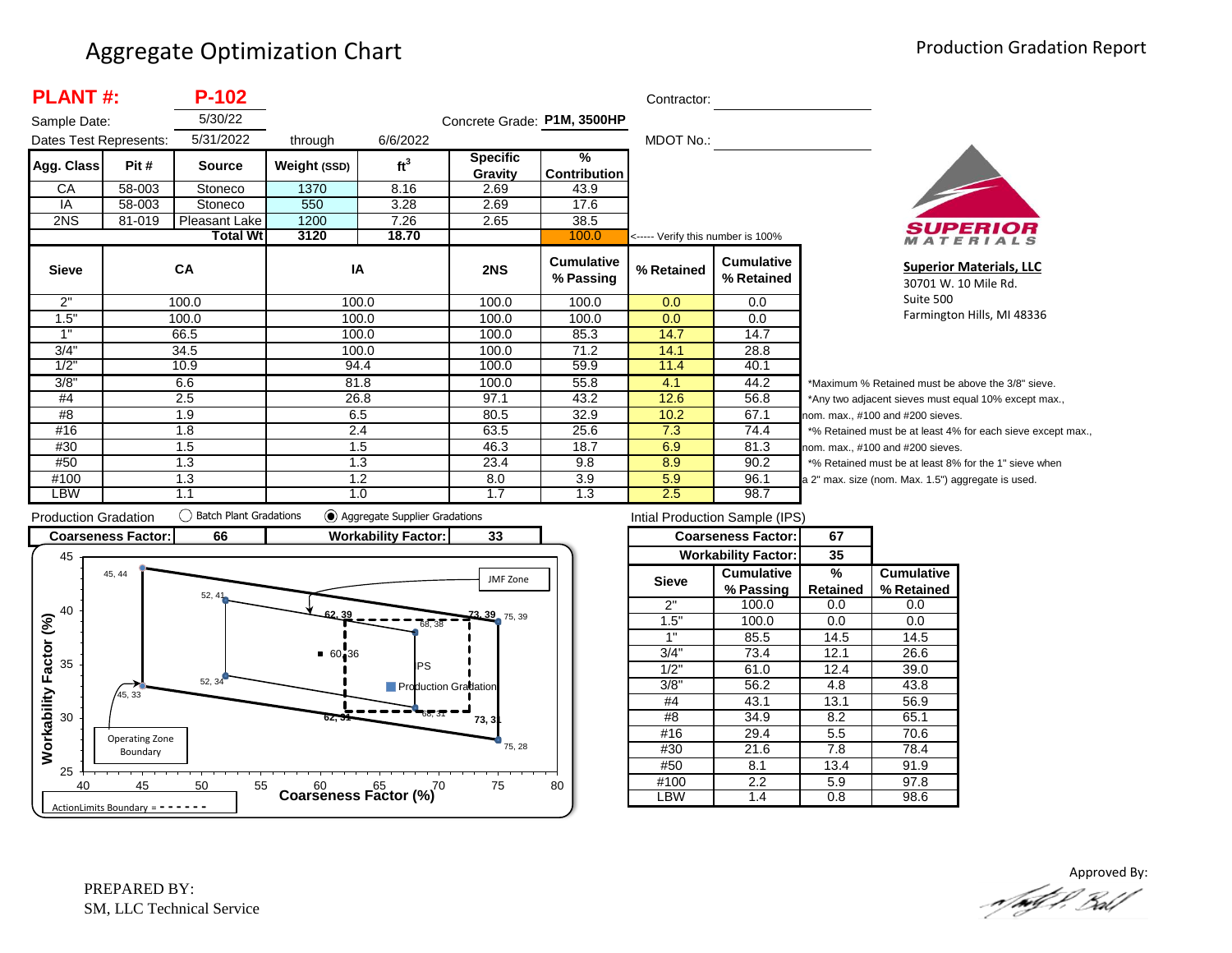| <b>PLANT#:</b>         |        | P-103           |              |                 |                             |                                      | Contractor:                       |                          |
|------------------------|--------|-----------------|--------------|-----------------|-----------------------------|--------------------------------------|-----------------------------------|--------------------------|
| Sample Date:           |        | 5/30/22         |              |                 | Concrete Grade: P1M, 3500HP |                                      |                                   |                          |
| Dates Test Represents: |        | 5/31/2022       | through      | 6/6/2022        |                             |                                      | MDOT No.:                         |                          |
| Agg. Class             | Pit #  | <b>Source</b>   | Weight (SSD) | ft <sup>3</sup> | <b>Specific</b><br>Gravity  | $\frac{9}{6}$<br><b>Contribution</b> |                                   |                          |
| CA                     | 58-003 | Stoneco         | 1370         | 8.16            | 2.69                        | 43.9                                 |                                   |                          |
| IA                     | 58-003 | Stoneco         | 550          | 3.28            | 2.69                        | 17.6                                 |                                   |                          |
| 2NS                    | 81-019 | Pleasant Lake   | 1200         | 7.26            | 2.65                        | 38.5                                 |                                   |                          |
|                        |        | <b>Total Wt</b> | 3120         | 18.70           |                             | 100.0                                | <----- Verify this number is 100% |                          |
| <b>Sieve</b>           |        | <b>CA</b>       | IA           |                 | 2NS                         | <b>Cumulative</b><br>% Passing       | % Retained                        | Cumulative<br>% Retained |
| 2"                     |        | 100.0           | 100.0        |                 | 100.0                       | 100.0                                | 0.0                               | 0.0                      |
| 1.5"                   |        | 100.0           | 100.0        |                 | 100.0                       | 100.0                                | 0.0                               | 0.0                      |
| 1"                     |        | 66.5            | 100.0        |                 | 100.0                       | 85.3                                 | 14.7                              | 14.7                     |
| 3/4"                   |        | 34.5            | 100.0        |                 | 100.0                       | 71.2                                 | 14.1                              | 28.8                     |
| 1/2"                   |        | 10.9            | 94.4         |                 | 100.0                       | 59.9                                 | 11.4                              | 40.1                     |
| 3/8"                   |        | 6.6             | 81.8         |                 | 100.0                       | 55.8                                 | 4.1                               | 44.2                     |
| #4                     |        | 2.5             | 26.8         |                 | 97.1                        | 43.2                                 | 12.6                              | 56.8                     |
| #8                     |        | 1.9             | 6.5          |                 | 80.5                        | 32.9                                 | 10.2                              | 67.1                     |
| #16                    |        | 1.8             | 2.4          |                 | 63.5                        | 25.6                                 | 7.3                               | 74.4                     |
| #30                    |        | 1.5             | 1.5          |                 | 46.3                        | 18.7                                 | 6.9                               | 81.3                     |
| #50                    |        | 1.3             | 1.3          |                 | 23.4                        | 9.8                                  | 8.9                               | 90.2                     |
| #100                   |        | 1.3             | 1.2          |                 | 8.0                         | 3.9                                  | 5.9                               | 96.1                     |
| LBW                    |        | 1.1             | 1.0          |                 | 1.7                         | 1.3                                  | 2.5                               | 98.7                     |



**Superior Materials, LLC** 30701 W. 10 Mile Rd. Suite 500 Farmington Hills, MI 48336

\*Maximum % Retained must be above the 3/8" sieve. \*Any two adjacent sieves must equal 10% except max., om. max., #100 and #200 sieves. \*% Retained must be at least 4% for each sieve except max.,  $om.$  max.,  $#100$  and  $#200$  sieves. % Retained must be at least 8% for the 1" sieve when 2" max. size (nom. Max. 1.5") aggregate is used.



| Intial Production Sample (IPS) |                            |          |                   |  |  |  |  |  |
|--------------------------------|----------------------------|----------|-------------------|--|--|--|--|--|
|                                | <b>Coarseness Factor:</b>  | 67       |                   |  |  |  |  |  |
|                                | <b>Workability Factor:</b> | 35       |                   |  |  |  |  |  |
| <b>Sieve</b>                   | <b>Cumulative</b>          | %        | <b>Cumulative</b> |  |  |  |  |  |
|                                | % Passing                  | Retained | % Retained        |  |  |  |  |  |
| 2"                             | 100.0                      | 0.0      | 0.0               |  |  |  |  |  |
| 1.5"                           | 100.0                      | 0.0      | 0.0               |  |  |  |  |  |
| 1"                             | 85.5                       | 14.5     | 14.5              |  |  |  |  |  |
| 3/4"                           | 73.4                       | 12.1     | 26.6              |  |  |  |  |  |
| 1/2"                           | 61.0                       | 12.4     | 39.0              |  |  |  |  |  |
| 3/8"                           | 56.2                       | 4.8      | 43.8              |  |  |  |  |  |
| #4                             | 43.1                       | 13.1     | 56.9              |  |  |  |  |  |
| #8                             | 34.9                       | 8.2      | 65.1              |  |  |  |  |  |
| #16                            | 29.4                       | 5.5      | 70.6              |  |  |  |  |  |
| #30                            | 21.6                       | 7.8      | 78.4              |  |  |  |  |  |
| #50                            | 8.1                        | 13.4     | 91.9              |  |  |  |  |  |
| #100                           | 2.2                        | 5.9      | 97.8              |  |  |  |  |  |
| -BW                            | 1.4                        | 0.8      | 98.6              |  |  |  |  |  |

Approved BY:a fødf f. Bolf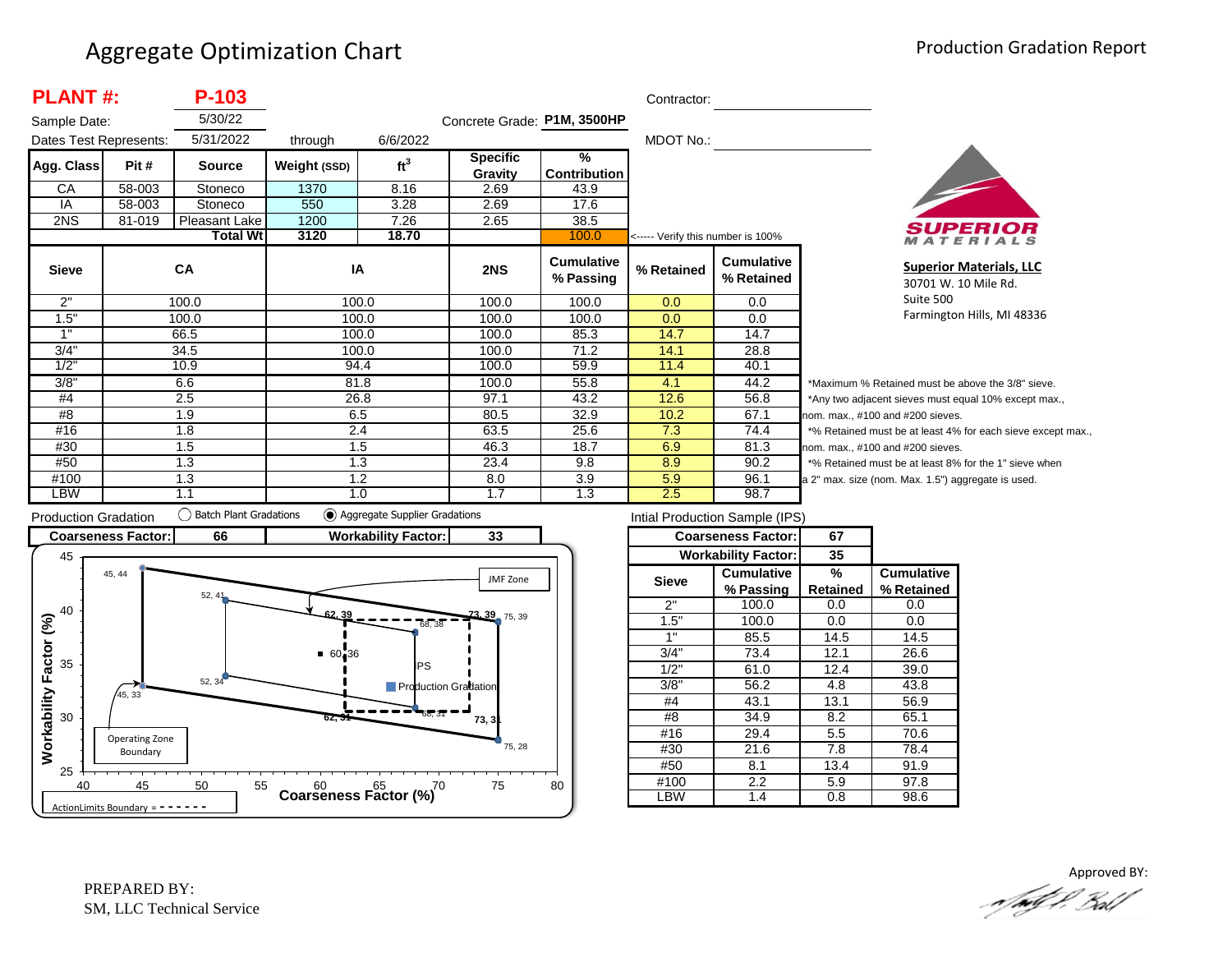| <b>PLANT#:</b><br>$P-12$<br>Contractor: |        |                                  |              |                 |                             |                                      |                                   |                                 |                |  |
|-----------------------------------------|--------|----------------------------------|--------------|-----------------|-----------------------------|--------------------------------------|-----------------------------------|---------------------------------|----------------|--|
| Sample Date:                            |        | 5/30/22                          |              |                 | Concrete Grade: P1M, 3500HP |                                      |                                   |                                 |                |  |
| Dates Test Represents:                  |        | 5/31/2022<br>6/6/2022<br>through |              |                 |                             |                                      | MDOT No.:                         |                                 |                |  |
| Agg. Class                              | Pit #  | <b>Source</b>                    | Weight (SSD) | ft <sup>3</sup> | <b>Specific</b><br>Gravity  | $\frac{9}{6}$<br><b>Contribution</b> |                                   |                                 |                |  |
| СA                                      | 71-47  | Presque Isle                     | 800          | 4.89            | 2.62                        | 26.1                                 |                                   |                                 |                |  |
| IA                                      | 71-47  | Presque Isle                     | 1020         | 6.24            | 2.62                        | 33.2                                 |                                   |                                 |                |  |
| 2NS                                     | 63-115 | Ray Rd                           | 1250         | 7.56            | 2.65                        | 40.7                                 |                                   |                                 |                |  |
|                                         |        | <b>Total Wt</b>                  | 3070         | 18.69           |                             | 100.0                                | <----- Verify this number is 100% |                                 |                |  |
| <b>Sieve</b>                            |        | CA                               | IA           |                 | 2NS                         | <b>Cumulative</b><br>% Passing       | % Retained                        | <b>Cumulative</b><br>% Retained |                |  |
| 2"                                      |        | 100.0                            | 100.0        |                 | 100.0                       | 100.0                                | 0.0                               | 0.0                             |                |  |
| 1.5"                                    |        | 95.5                             | 100.0        |                 | 100.0                       | 98.8                                 | 1.2                               | 1.2                             |                |  |
| 1"                                      |        | 28.9                             | 100.0        |                 | 100.0                       | 81.5                                 | 17.4                              | 18.5                            |                |  |
| 3/4"                                    |        | 5.0                              | 97.1         |                 | 100.0                       | 74.3                                 | 7.2                               | 25.7                            |                |  |
| 1/2"                                    |        | 1.6                              | 61.0         |                 | 100.0                       | 61.4                                 | 12.9                              | 38.6                            |                |  |
| 3/8"                                    |        | 1.5                              | 35.9         |                 | 100.0                       | 53.0                                 | 8.4                               | 47.0                            | *Μ             |  |
| #4                                      |        | 1.5                              | 6.4          |                 | 96.5                        | 41.8                                 | 11.2                              | 58.2                            | */             |  |
| #8                                      |        | 1.5                              | 3.3          |                 | 78.6                        | 33.5                                 | 8.3                               | 66.5                            | nor            |  |
| #16                                     |        | 1.5                              | 2.2          |                 | 61.6                        | 26.2                                 | 7.3                               | 73.8                            | $*_{0}$        |  |
| #30                                     |        | 1.5                              | 1.9          |                 | 46.1                        | 19.8                                 | 6.4                               | 80.2                            | nor            |  |
| #50                                     |        | 1.4                              | 1.6          |                 | 25.4                        | 11.2                                 | 8.6                               | 88.8                            | $*_{0}$        |  |
| #100                                    |        | 1.3                              | 1.5          |                 | 5.2                         | 3.0                                  | 8.3                               | 97.0                            | a <sub>2</sub> |  |
| LBW                                     |        | 0.9                              | 1.0          |                 | 0.9                         | 0.9                                  | 2.0                               | 99.1                            |                |  |



**Superior Materials, LLC** 30701 W. 10 Mile Rd. Suite 500 Farmington Hills, MI 48336

Maximum % Retained must be above the 3/8" sieve. Any two adjacent sieves must equal 10% except max., m. max., #100 and #200 sieves. % Retained must be at least 4% for each sieve except max., m. max., #100 and #200 sieves. % Retained must be at least 8% for the 1" sieve when <sup>2"</sup> max. size (nom. Max. 1.5") aggregate is used.



| Intial Production Sample (IPS) |                            |                 |                   |  |  |  |  |  |
|--------------------------------|----------------------------|-----------------|-------------------|--|--|--|--|--|
|                                | <b>Coarseness Factor:</b>  | 67              |                   |  |  |  |  |  |
|                                | <b>Workability Factor:</b> | 35              |                   |  |  |  |  |  |
| <b>Sieve</b>                   | <b>Cumulative</b>          | %               | <b>Cumulative</b> |  |  |  |  |  |
|                                | % Passing                  | <b>Retained</b> | % Retained        |  |  |  |  |  |
| 2"                             | 100.0                      | 0.0             | 0.0               |  |  |  |  |  |
| 1.5"                           | 99.6                       | 0.4             | 0.4               |  |  |  |  |  |
| 1"                             | 83.9                       | 15.7            | 16.1              |  |  |  |  |  |
| 3/4"                           | 74.0                       | 9.8             | 26.0              |  |  |  |  |  |
| 1/2"                           | 63.7                       | 10.3            | 36.3              |  |  |  |  |  |
| 3/8"                           | 56.4                       | 7.3             | 43.6              |  |  |  |  |  |
| #4                             | 43.0                       | 13.4            | 57.0              |  |  |  |  |  |
| #8                             | 35.1                       | 7.9             | 64.9              |  |  |  |  |  |
| #16                            | 29.0                       | 6.1             | 71.0              |  |  |  |  |  |
| #30                            | 20.9                       | 8.0             | 79.1              |  |  |  |  |  |
| #50                            | 8.1                        | 12.8            | 91.9              |  |  |  |  |  |
| #100                           | 1.6                        | 6.5             | 98.4              |  |  |  |  |  |
| -BW                            | $\overline{0.9}$           | 0.8             | 99.1              |  |  |  |  |  |

Approved By:<br>Approved By: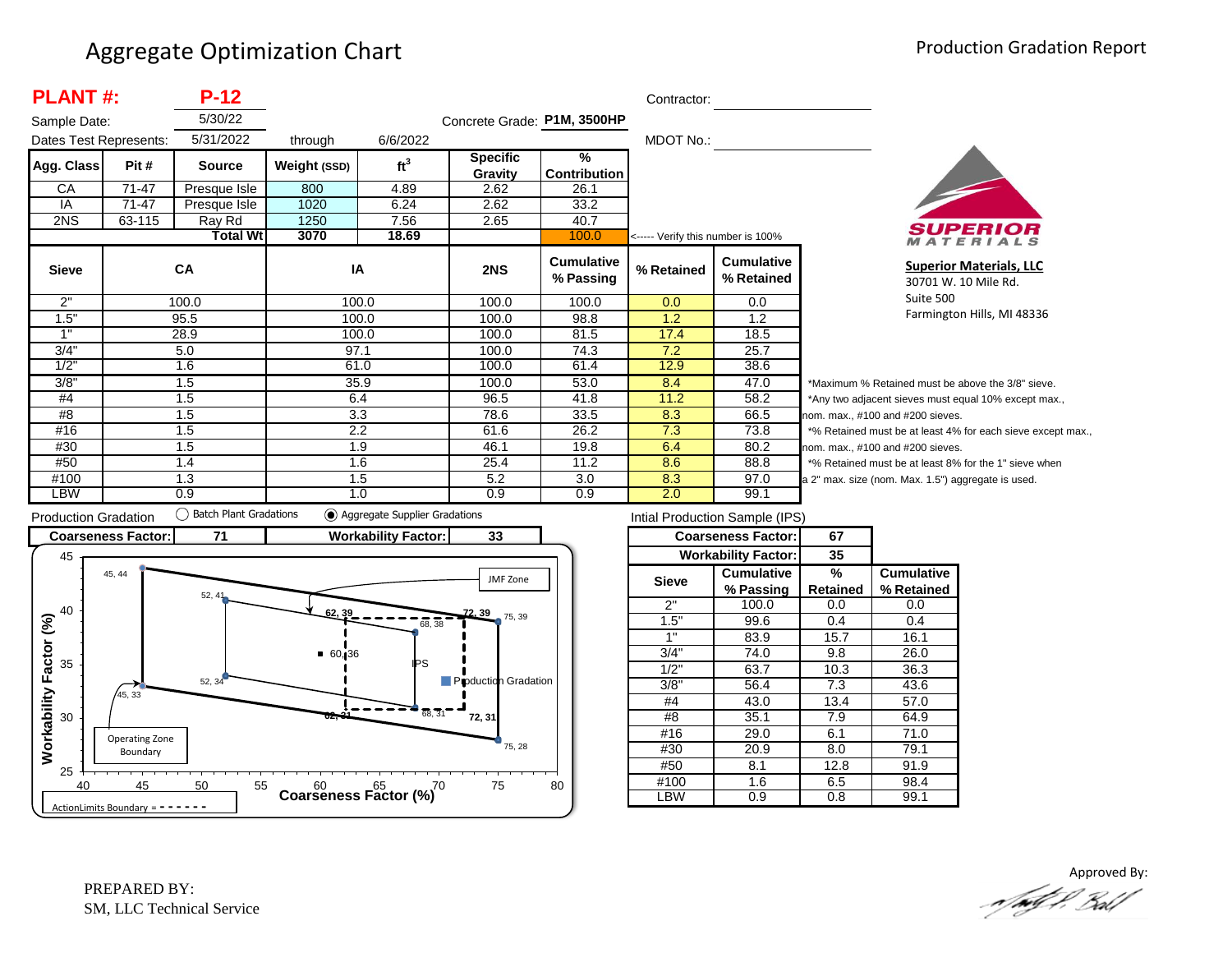| <b>PLANT#:</b><br>$P-32$ |           |                  |              |                 |                             | Contractor:                          |                                   |                                 |          |
|--------------------------|-----------|------------------|--------------|-----------------|-----------------------------|--------------------------------------|-----------------------------------|---------------------------------|----------|
| Sample Date:             |           | 5/30/22          |              |                 | Concrete Grade: P1M, 3500HP |                                      |                                   |                                 |          |
| Dates Test Represents:   |           | 5/31/2022        | through      | 6/6/2022        |                             |                                      | MDOT No.:                         |                                 |          |
| Agg. Class               | Pit #     | <b>Source</b>    | Weight (SSD) | ft <sup>3</sup> | <b>Specific</b><br>Gravity  | $\frac{9}{6}$<br><b>Contribution</b> |                                   |                                 |          |
| CA                       | $71 - 47$ | Presque Isle     | 550          | 3.36            | 2.62                        | 17.9                                 |                                   |                                 |          |
| IA                       | 71-47     | Presque Isle     | 1270         | 7.77            | 2.62                        | 41.4                                 |                                   |                                 |          |
| 2NS                      | 95-013    | Smelter Bay      | 1250         | 7.56            | 2.65                        | 40.7                                 |                                   |                                 |          |
|                          |           | <b>Total Wtl</b> | 3070         | 18.69           |                             | 100.0                                | <----- Verify this number is 100% |                                 |          |
| <b>Sieve</b>             |           | <b>CA</b>        | IA           |                 | 2NS                         | <b>Cumulative</b><br>% Passing       | % Retained                        | <b>Cumulative</b><br>% Retained |          |
| 2"                       |           | 100.0            | 100.0        |                 | 100.0                       | 100.0                                | 0.0                               | 0.0                             |          |
| 1.5"                     |           | 95.5             | 100.0        |                 | 100.0                       | 99.2                                 | 0.8                               | 0.8                             |          |
| 1"                       |           | 28.9             |              | 100.0           | 100.0                       | 87.3                                 | 11.9                              | 12.7                            |          |
| 3/4"                     |           | 5.0              | 97.1         |                 | 100.0                       | 81.8                                 | 5.5                               | 18.2                            |          |
| 1/2"                     |           | 1.6              | 61.0         |                 | 100.0                       | 66.2                                 | 15.5                              | 33.8                            |          |
| 3/8"                     |           | 1.5              | 35.9         |                 | 100.0                       | 55.8                                 | 10.4                              | 44.2                            | $^\star$ |
| #4                       |           | 1.5              | 6.4          |                 | 96.6                        | 42.2                                 | 13.6                              | 57.8                            | $\star$  |
| #8                       |           | 1.5              | 3.3          |                 | 84.6                        | 36.1                                 | 6.2                               | 63.9                            | no       |
| #16                      |           | 1.5              | 2.2          |                 | 69.8                        | 29.6                                 | 6.5                               | 70.4                            | $\star$  |
| #30                      |           | 1.5              | 1.9          |                 | 50.8                        | 21.7                                 | 7.9                               | 78.3                            | no       |
| #50                      |           | 1.4              | 1.6          |                 | 24.5                        | 10.9                                 | 10.9                              | 89.1                            |          |
| #100                     |           | 1.3              | 1.5          |                 | 6.9                         | 3.7                                  | 7.2                               | 96.3                            | la 2     |
| LBW                      |           | 0.9              |              | 1.0             | 1.3                         | 1.1                                  | 2.6                               | 98.9                            |          |



**Superior Materials, LLC** 30701 W. 10 Mile Rd. Suite 500 Farmington Hills, MI 48336

Maximum % Retained must be above the 3/8" sieve. Any two adjacent sieves must equal 10% except max.,  $km.$  max.,  $#100$  and  $#200$  sieves. % Retained must be at least 4% for each sieve except max.,  $km.$  max.,  $#100$  and  $#200$  sieves. % Retained must be at least 8% for the 1" sieve when 2" max. size (nom. Max. 1.5") aggregate is used.



| Intial Production Sample (IPS) |                            |          |                   |  |  |  |  |  |
|--------------------------------|----------------------------|----------|-------------------|--|--|--|--|--|
|                                | <b>Coarseness Factor:</b>  | 65       |                   |  |  |  |  |  |
|                                | <b>Workability Factor:</b> | 36       |                   |  |  |  |  |  |
| <b>Sieve</b>                   | <b>Cumulative</b>          | %        | <b>Cumulative</b> |  |  |  |  |  |
|                                | % Passing                  | Retained | % Retained        |  |  |  |  |  |
| 2"                             | 100.0                      | 0.0      | 0.0               |  |  |  |  |  |
| 1.5"                           | 99.0                       | 0.6      | 0.6               |  |  |  |  |  |
| 1"                             | 84.0                       | 15.3     | 16.0              |  |  |  |  |  |
| 3/4"                           | 73.5                       |          | 26.5              |  |  |  |  |  |
| 1/2"                           | 65.2                       | 8.2      | 34.8              |  |  |  |  |  |
| 3/8"                           | 58.2                       | 7.1      | 41.8              |  |  |  |  |  |
| #4                             | 44.1                       | 14.1     | 55.9              |  |  |  |  |  |
| #8                             | 35.5                       | 8.6      | 64.5              |  |  |  |  |  |
| #16                            | 29.1                       | 6.4      | 70.9              |  |  |  |  |  |
| #30                            | 21.9                       | 7.3      | 78.1              |  |  |  |  |  |
| #50                            | 9.6                        | 12.2     | 90.4              |  |  |  |  |  |
| #100                           | 2.6                        | 7.1      | 97.4              |  |  |  |  |  |
| LBW                            | 1.0                        | 1.6      | 99.0              |  |  |  |  |  |
|                                |                            |          |                   |  |  |  |  |  |

Approved By:<br>Approved By: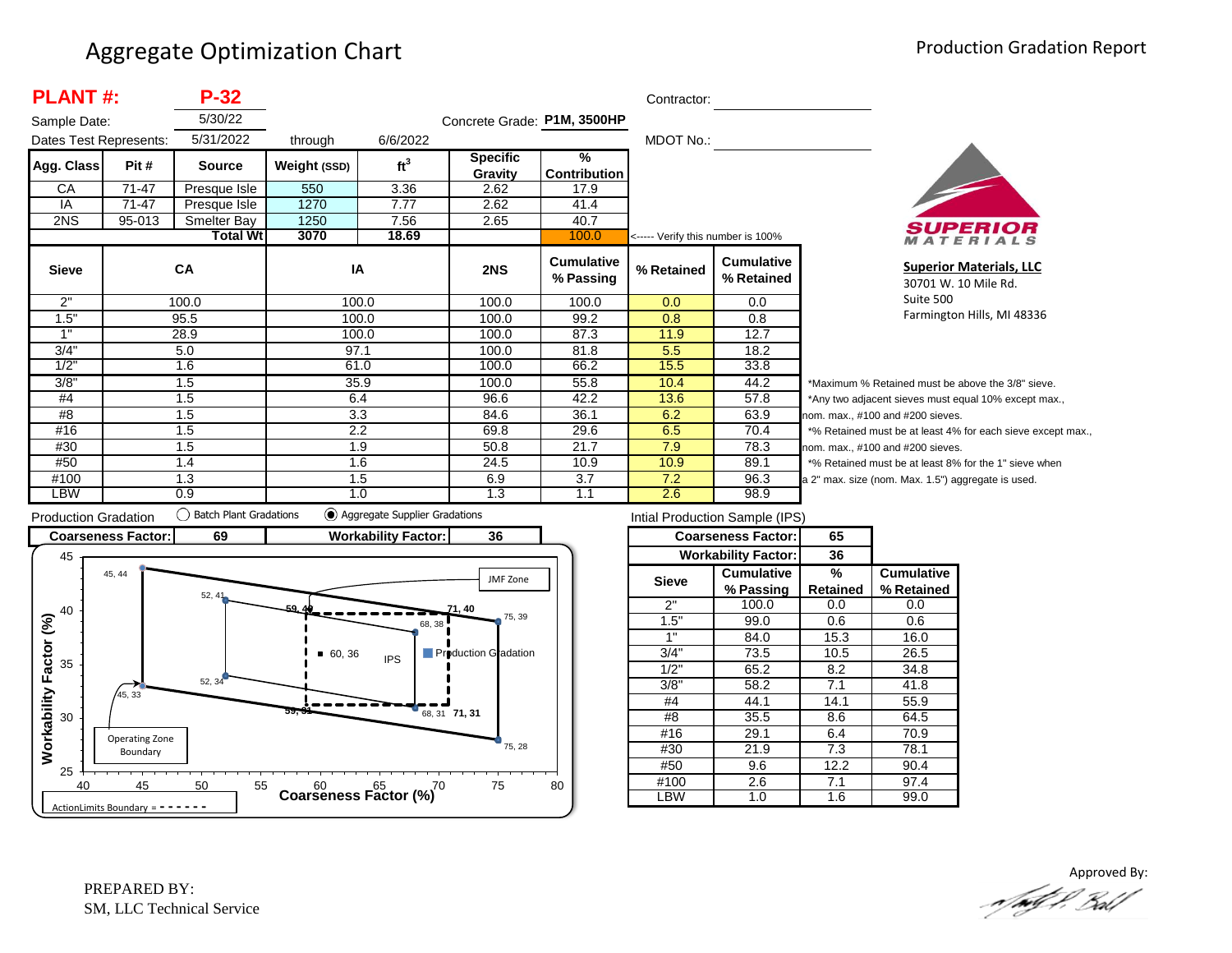| <b>PLANT#:</b><br>$P-35$<br>Contractor: |        |                 |              |                 |                             |                                      |                                   |                                 |          |
|-----------------------------------------|--------|-----------------|--------------|-----------------|-----------------------------|--------------------------------------|-----------------------------------|---------------------------------|----------|
| Sample Date:                            |        | 5/30/22         |              |                 | Concrete Grade: P1M, 3500HP |                                      |                                   |                                 |          |
| Dates Test Represents:                  |        | 5/31/2022       | through      | 6/6/2022        |                             |                                      | MDOT No.:                         |                                 |          |
| Agg. Class                              | Pit #  | <b>Source</b>   | Weight (SSD) | ft <sup>3</sup> | <b>Specific</b><br>Gravity  | $\frac{9}{6}$<br><b>Contribution</b> |                                   |                                 |          |
| CA                                      | 58-003 | Stoneco         | 1370         | 8.16            | 2.69                        | 43.9                                 |                                   |                                 |          |
| IA                                      | 58-003 | Stoneco         | 550          | 3.28            | 2.69                        | 17.6                                 |                                   |                                 |          |
| 2NS                                     | 81-019 | Pleasant Lake   | 1200         | 7.26            | 2.65                        | 38.5                                 |                                   |                                 |          |
|                                         |        | <b>Total Wt</b> | 3120         | 18.70           |                             | 100.0                                | <----- Verify this number is 100% |                                 |          |
| <b>Sieve</b>                            |        | <b>CA</b>       | IA           |                 | 2NS                         | <b>Cumulative</b><br>% Passing       | % Retained                        | <b>Cumulative</b><br>% Retained |          |
| 2"                                      |        | 100.0           | 100.0        |                 | 100.0                       | 100.0                                | 0.0                               | 0.0                             |          |
| 1.5"                                    |        | 100.0           | 100.0        |                 | 100.0                       | 100.0                                | 0.0                               | 0.0                             |          |
| 1"                                      |        | 66.5            | 100.0        |                 | 100.0                       | 85.3                                 | 14.7                              | 14.7                            |          |
| 3/4"                                    |        | 34.5            | 100.0        |                 | 100.0                       | 71.2                                 | 14.1                              | 28.8                            |          |
| 1/2"                                    |        | 10.9            | 94.4         |                 | 100.0                       | 59.9                                 | 11.4                              | 40.1                            |          |
| 3/8"                                    |        | 6.6             | 81.8         |                 | 100.0                       | 55.8                                 | 4.1                               | 44.2                            | $\star$  |
| #4                                      |        | 2.5             | 26.8         |                 | 97.1                        | 43.2                                 | 12.6                              | 56.8                            |          |
| #8                                      |        | 1.9             | 6.5          |                 | 80.5                        | 32.9                                 | 10.2                              | 67.1                            | no       |
| #16                                     |        | 1.8             | 2.4          |                 | 63.5                        | 25.6                                 | 7.3                               | 74.4                            | $^\star$ |
| #30                                     |        | 1.5             | 1.5          |                 | 46.3                        | 18.7                                 | 6.9                               | 81.3                            | no       |
| #50                                     |        | 1.3             |              | 1.3             | 23.4                        | 9.8                                  | 8.9                               | 90.2                            |          |
| #100                                    |        | 1.3             |              | 1.2             | 8.0                         | 3.9                                  | 5.9                               | 96.1                            | a :      |
| LBW                                     |        | 1.1             |              | 1.0             | 1.7                         | 1.3                                  | 2.5                               | 98.7                            |          |



**Superior Materials, LLC** 30701 W. 10 Mile Rd. Suite 500 Farmington Hills, MI 48336

Maximum % Retained must be above the 3/8" sieve. Any two adjacent sieves must equal 10% except max.,  $\mathsf{pm}$ . max., #100 and #200 sieves. % Retained must be at least 4% for each sieve except max.,  $om.$  max.,  $#100$  and  $#200$  sieves. % Retained must be at least 8% for the 1" sieve when 2" max. size (nom. Max. 1.5") aggregate is used.



| Intial Production Sample (IPS) |                            |          |                   |  |  |  |  |  |
|--------------------------------|----------------------------|----------|-------------------|--|--|--|--|--|
|                                | <b>Coarseness Factor:</b>  | 67       |                   |  |  |  |  |  |
|                                | <b>Workability Factor:</b> | 35       |                   |  |  |  |  |  |
| <b>Sieve</b>                   | <b>Cumulative</b>          | %        | <b>Cumulative</b> |  |  |  |  |  |
|                                | % Passing                  | Retained | % Retained        |  |  |  |  |  |
| 2"                             | 100.0                      | 0.0      | 0.0               |  |  |  |  |  |
| 1.5"                           | 100.0                      | 0.0      | 0.0               |  |  |  |  |  |
| 1"                             | 86.9                       | 13.1     | 13.1              |  |  |  |  |  |
| 3/4"                           | 76.1                       |          | 23.9              |  |  |  |  |  |
| 1/2"                           | 63.7                       | 12.4     | 36.3              |  |  |  |  |  |
| 3/8"                           | 56.2                       | 7.5      | 43.8              |  |  |  |  |  |
| #4                             | 43.2                       | 13.0     | 56.8              |  |  |  |  |  |
| #8                             | 34.7                       | 8.5      | 65.3              |  |  |  |  |  |
| #16                            | 27.5                       | 7.2      | 72.5              |  |  |  |  |  |
| #30                            | 20.6                       | 7.0      | 79.4              |  |  |  |  |  |
| #50                            | 9.0                        | 11.6     | 91.0              |  |  |  |  |  |
| #100                           | 2.1                        | 6.9      | 97.9              |  |  |  |  |  |
| -BW                            | 1.0                        | 1.1      | 99.0              |  |  |  |  |  |

Approved By:<br>Approved By: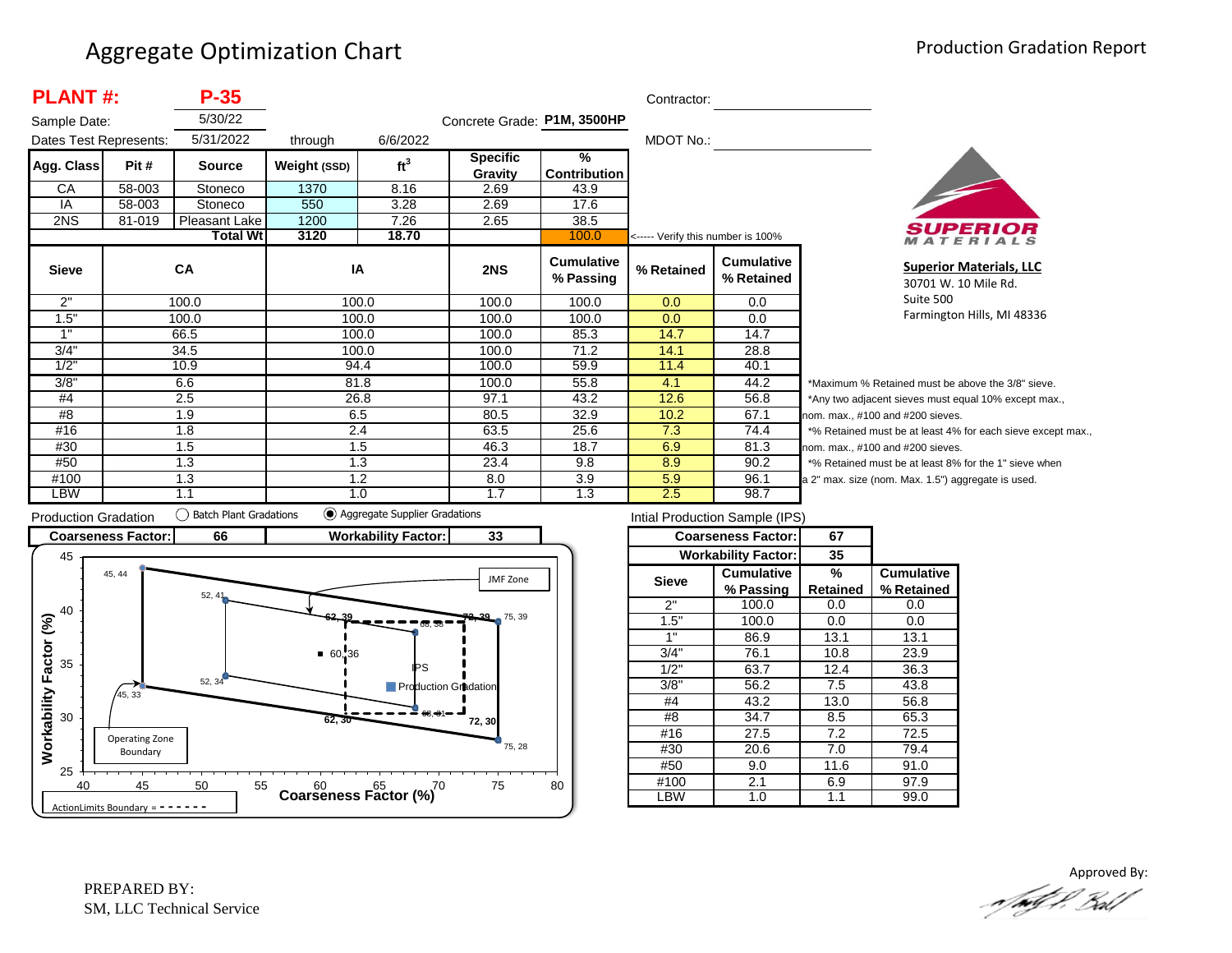| <b>PLANT#:</b>         |       | $P-36$        |              |                 |                             |                                      | Contractor:                       |                                 |          |
|------------------------|-------|---------------|--------------|-----------------|-----------------------------|--------------------------------------|-----------------------------------|---------------------------------|----------|
| Sample Date:           |       | 5/30/22       |              |                 | Concrete Grade: P1M, 3500HP |                                      |                                   |                                 |          |
| Dates Test Represents: |       | 5/31/2022     | through      | 6/6/2022        |                             |                                      | MDOT No.:                         |                                 |          |
| Agg. Class             | Pit # | <b>Source</b> | Weight (SSD) | ft <sup>3</sup> | <b>Specific</b><br>Gravity  | $\frac{9}{6}$<br><b>Contribution</b> |                                   |                                 |          |
| CA                     | 71-47 | Presque Isle  | 600          | 3.67            | 2.62                        | 19.5                                 |                                   |                                 |          |
| IA                     | 71-47 | Presque Isle  | 1270         | 7.77            | 2.62                        | 41.4                                 |                                   |                                 |          |
| 2NS                    | 63-92 | Grange Hall   | 1200<br>7.26 |                 | 2.65                        | 39.1                                 |                                   |                                 |          |
|                        |       | Total Wtl     | 3070         | 18.70           |                             | 100.0                                | <----- Verify this number is 100% |                                 |          |
| <b>Sieve</b>           |       | CA            | IA           |                 | 2NS                         | <b>Cumulative</b><br>% Passing       | % Retained                        | <b>Cumulative</b><br>% Retained |          |
| 2"                     |       | 100.0         |              | 100.0           | 100.0                       | 100.0                                | 0.0                               | 0.0                             |          |
| 1.5"                   | 95.5  |               |              | 100.0           | 100.0                       | 99.1                                 | 0.9                               | 0.9                             |          |
| 1"                     |       | 28.9          | 100.0        |                 | 100.0                       | 86.1                                 | 13.0                              | 13.9                            |          |
| 3/4"                   | 5.0   |               | 97.1         |                 | 100.0                       | 80.2                                 | 5.9                               | 19.8                            |          |
| 1/2"                   |       | 1.6           | 61.0         |                 | 100.0                       | 64.6                                 | 15.6                              | 35.4                            |          |
| 3/8"                   | 1.5   |               |              | 35.9            | 100.0                       | 54.2                                 | 10.4                              | 45.8                            | $^\star$ |
| #4                     | 1.5   |               | 6.4          |                 | 97.2                        | 40.9                                 | 13.3                              | 59.1                            |          |
| #8                     | 1.5   |               | 3.3          |                 | 82.0                        | 33.7                                 | 7.2                               | 66.3                            | no       |
| #16                    | 1.5   |               | 2.2          |                 | 67.4                        | 27.5                                 | 6.2                               | 72.5                            | $\star$  |
| #30                    |       | 1.5           | 1.9          |                 | 49.0                        | 20.2                                 | 7.3                               | 79.8                            | no       |
| #50                    |       | 1.4           | 1.6          |                 | 22.2                        | 9.6                                  | 10.6                              | 90.4                            |          |
| #100                   | 1.3   |               | 1.5          |                 | 2.7                         | 1.9                                  | 7.7                               | 98.1                            | a 2      |
| <b>LBW</b>             |       | 0.9           | 1.0          |                 | 0.5                         | 0.8                                  | 1.1                               | 99.2                            |          |



**Superior Materials, LLC** 30701 W. 10 Mile Rd. Suite 500 Farmington Hills, MI 48336

Maximum % Retained must be above the 3/8" sieve. Any two adjacent sieves must equal 10% except max.,  $em.$  max.,  $#100$  and  $#200$  sieves. % Retained must be at least 4% for each sieve except max.,  $km.$  max.,  $#100$  and  $#200$  sieves. % Retained must be at least 8% for the 1" sieve when 2" max. size (nom. Max. 1.5") aggregate is used.



|       | Intial Production Sample (IPS) |          |                   |  |
|-------|--------------------------------|----------|-------------------|--|
|       | <b>Coarseness Factor:</b>      | 67       |                   |  |
|       | <b>Workability Factor:</b>     | 35       |                   |  |
| Sieve | <b>Cumulative</b>              | %        | <b>Cumulative</b> |  |
|       | % Passing                      | Retained | % Retained        |  |
| 2"    | 100.0                          | 0.0      | 0.0               |  |
| 1.5"  | 100.0                          | 0.0      | 0.0               |  |
| 1"    | 85.0                           | 15.0     | 15.0              |  |
| 3/4"  | 72.1                           | 12.9     | 27.9              |  |
| 1/2"  | 64.5                           | 7.6      | 35.5              |  |
| 3/8"  | 56.5                           | 8.0      | 43.5              |  |
| #4    | 42.7                           | 13.8     | 57.3              |  |
| #8    | 34.9                           | 7.8      | 65.1              |  |
| #16   | 29.0                           | 5.9      | 71.0              |  |
| #30   | 21.0                           | 8.0      | 79.0              |  |
| #50   | 8.2                            | 12.8     | 91.8              |  |
| #100  | 1.6                            |          | 98.4              |  |
| -BW   | 0.7                            | 0.9      | 99.3              |  |

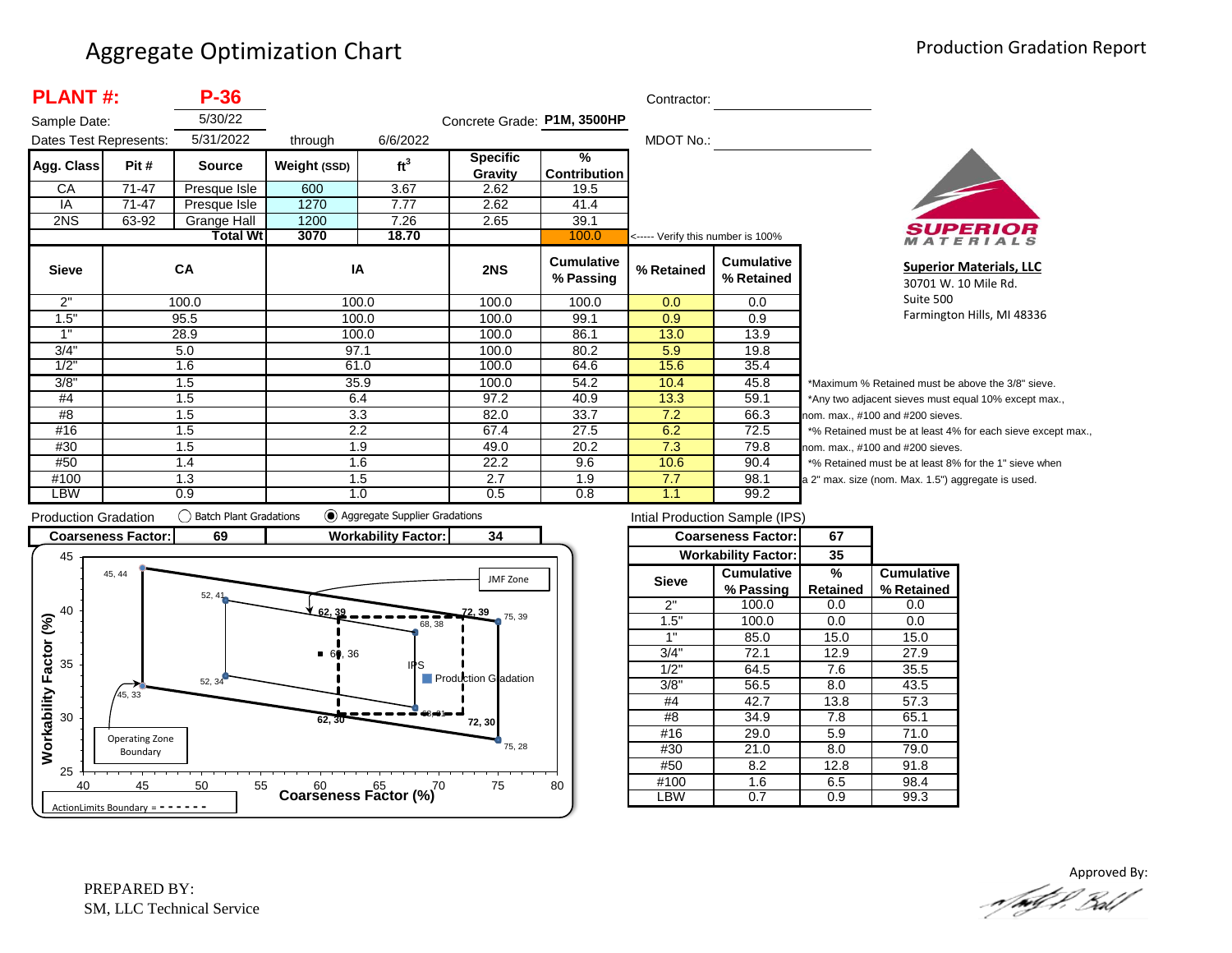| <b>PLANT#:</b>         |           | P-39            |              |                 |                             |                                | Contractor:                       |                                 |                  |
|------------------------|-----------|-----------------|--------------|-----------------|-----------------------------|--------------------------------|-----------------------------------|---------------------------------|------------------|
| Sample Date:           |           | 5/30/22         |              |                 | Concrete Grade: P1M, 3500HP |                                |                                   |                                 |                  |
| Dates Test Represents: |           | 5/31/2022       | through      | 6/6/2022        |                             |                                | MDOT No.:                         |                                 |                  |
| Agg. Class             | Pit #     | <b>Source</b>   | Weight (SSD) | ft <sup>3</sup> | <b>Specific</b><br>Gravity  | $\frac{9}{6}$<br>Contribution  |                                   |                                 |                  |
| CA                     | $71 - 47$ | Presque Isle    | 1020         | 6.24            | 2.62                        | 33.2                           |                                   |                                 |                  |
| IA                     | $71 - 47$ | Presque Isle    | 800          | 4.89            | 2.62                        | 26.1                           |                                   |                                 |                  |
| 2NS                    | 44-051    | Krake Willis Rd | 1250         | 7.56            | 2.65                        | 40.7                           |                                   |                                 |                  |
|                        |           | <b>Total Wt</b> | 3070         | 18.69           |                             | 100.0                          | <----- Verify this number is 100% |                                 |                  |
| <b>Sieve</b>           |           | CA              | IA           |                 | 2NS                         | <b>Cumulative</b><br>% Passing | % Retained                        | <b>Cumulative</b><br>% Retained |                  |
| 2"                     |           | 100.0           | 100.0        |                 | 100.0                       | 100.0                          | 0.0                               | 0.0                             |                  |
| 1.5"                   | 96.8      |                 | 100.0        |                 | 100.0                       | 98.9                           | 1.1                               | 1.1                             |                  |
| 1"                     |           | 48.1            | 100.0        |                 | 100.0                       | 82.8                           | 16.2                              | 17.2                            |                  |
| 3/4"                   |           | 13.9            | 98.3         |                 | 100.0                       | 71.0                           | 11.8                              | 29.0                            |                  |
| 1/2"                   |           | 3.7             | 78.1         |                 | 100.0                       | 62.3                           | 8.7                               | 37.7                            |                  |
| 3/8"                   |           | 2.6             | 54.5         |                 | 100.0                       | 55.8                           | 6.5                               | 44.2                            | $*_{\mathsf{M}}$ |
| #4                     | 1.9       |                 | 15.6         |                 | 96.4                        | 43.9                           | 11.8                              | 56.1                            | $^*A$            |
| #8                     | 1.7       |                 | 6.1          |                 | 80.6                        | 35.0                           | 9.0                               | 65.0                            | non              |
| #16                    | 1.7       |                 | 3.8          |                 | 66.0                        | 28.4                           | 6.5                               | 71.6                            | $*$ %            |
| #30                    |           | 1.6             | 3.2          |                 | 50.2                        | 21.8                           | 6.6                               | 78.2                            | non              |
| #50                    |           | 1.5             | 2.9          |                 | 27.6                        | 12.5                           | 9.3                               | 87.5                            | $*$ %            |
| #100                   |           | 2.7<br>1.4      |              |                 | 9.2                         | 4.9                            | 7.6                               | 95.1                            | a 2"             |
| LBW                    |           | 1.2             | 2.5          |                 | 1.6                         | 1.7                            | 3.2                               | 98.3                            |                  |



**Superior Materials, LLC** 30701 W. 10 Mile Rd. Suite 500 Farmington Hills, MI 48336

laximum % Retained must be above the 3/8" sieve. ny two adjacent sieves must equal 10% except max., 1. max., #100 and #200 sieves. Retained must be at least 4% for each sieve except max., 1. max., #100 and #200 sieves. Retained must be at least 8% for the 1" sieve when max. size (nom. Max. 1.5") aggregate is used.



| Intial Production Sample (IPS) |                            |          |                   |  |  |  |  |  |
|--------------------------------|----------------------------|----------|-------------------|--|--|--|--|--|
|                                | <b>Coarseness Factor:</b>  | 65       |                   |  |  |  |  |  |
|                                | <b>Workability Factor:</b> | 35       |                   |  |  |  |  |  |
| <b>Sieve</b>                   | <b>Cumulative</b>          | %        | <b>Cumulative</b> |  |  |  |  |  |
|                                | % Passing                  | Retained | % Retained        |  |  |  |  |  |
| 2"                             | 100.0                      | 0.0      | 0.0               |  |  |  |  |  |
| 1.5"                           | 99.6                       | 0.4      | 0.4               |  |  |  |  |  |
| 1"                             | 83.9                       | 15.7     | 16.1              |  |  |  |  |  |
| 3/4"                           | 74.1                       | 9.8      | 25.9              |  |  |  |  |  |
| 1/2"                           | 64.3                       | 9.7      | 35.7              |  |  |  |  |  |
| 3/8"                           | 57.5                       | 6.8      | 42.5              |  |  |  |  |  |
| #4                             | 44.5                       | 13.1     | 55.5              |  |  |  |  |  |
| #8                             | 35.1                       | 9.4      | 64.9              |  |  |  |  |  |
| #16                            | 27.9                       | 7.2      | 72.1              |  |  |  |  |  |
| #30                            | 21.7                       |          | 78.3              |  |  |  |  |  |
| #50                            | 12.6                       |          | 87.4              |  |  |  |  |  |
| #100                           | 3.5                        |          | 96.5              |  |  |  |  |  |
| LBW                            | 1.2                        | 2.4      | 98.8              |  |  |  |  |  |
|                                |                            |          |                   |  |  |  |  |  |

Approved By:<br>Approved By: